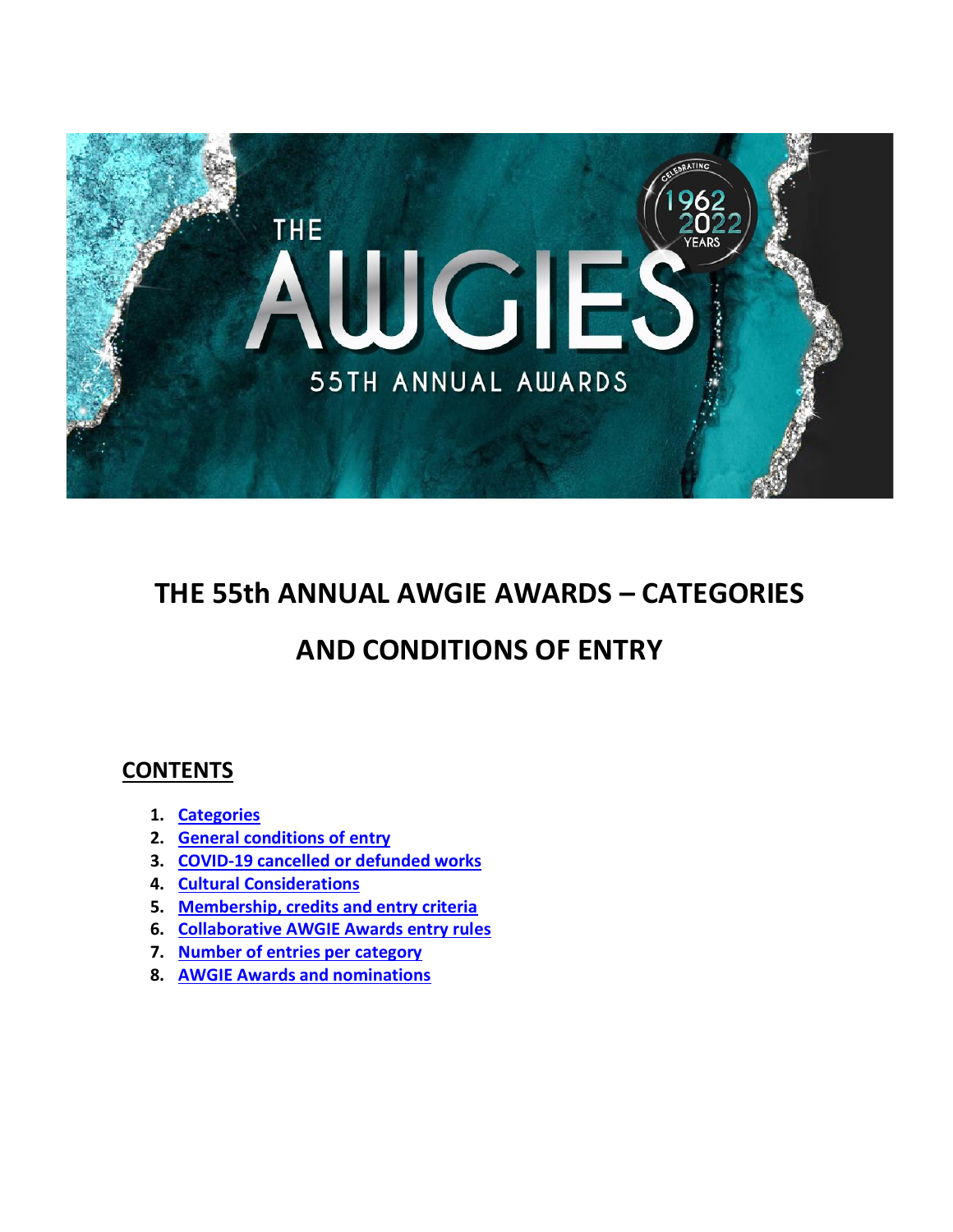# <span id="page-1-0"></span>**CATEGORIES**

#### **FEATURE FILM**

- **[Feature Film](#page-4-0) – Original**
- **[Feature Film](#page-4-0) – Adapted**

#### **SHORT FILM**

• **[Short Film](#page-4-1)**

#### **DOCUMENTARY**

- **Documentary – [Public Broadcast \(including VOD\) or Exhibition](#page-4-2)**
- **Documentary – [Community, Educational and Training \(or otherwise commissioned to a specific brief\)](#page-4-2)**

### **TELEVISION DRAMA (including VOD Works, 22 minutes or longer)**

- **[Television](#page-5-0) – Serial**
- **Television – [Series, including original and adapted works](#page-5-0)**
- **Television – [Limited Series or Telemovie, including original and adapted works](#page-5-0)**

### **CHILDREN'S TELEVISION (including VOD Works, 22 minutes or longer)**

- **P Classification (Preschool – [under 5 years\) original or adapted, animated or performed](#page-6-0)**
- **C Classification (Children's – 5–[14 years\) original or adapted, animated or performed](#page-6-0)**

#### **COMEDY (any medium)**

- **Comedy – [Situation or Narrative](#page-6-1)**
- **Comedy – [Sketch or Light Entertainment](#page-6-1)**

#### **AUDIO**

- **Audio – [Fiction, including original and adapted works](#page-7-0)**
- **Audio – [Non-Fiction, including original and adapted works](#page-7-0)**

**All scripted radio and podcast works including drama, non-fiction, original, adaptation, broadcast or otherwise.**

#### **THEATRE**

- **Stage – [Original](#page-8-0)**
- **Stage – [Adapted](#page-8-0)**
- **[Community and Youth Theatre](#page-8-1)**
- **Theatre for [Young Audiences](#page-9-0)**
- **[Music Theatre](#page-9-1)**

THE AVANGHES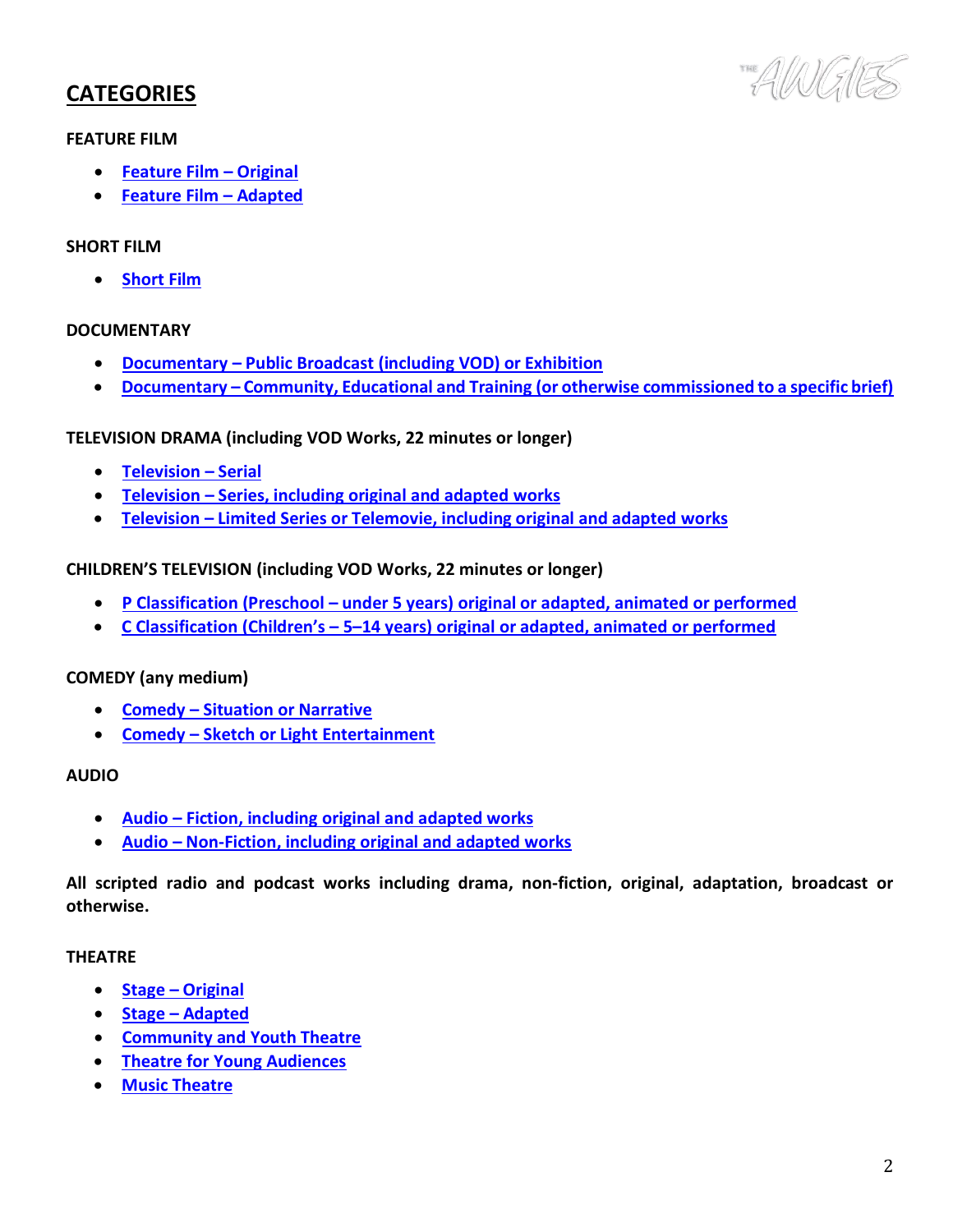#### **INTERACTIVE MEDIA & GAMING**

AWAES

#### • **[Interactive Media](#page-9-2) & Gaming**

**All forms of writing in a digitally based, interactive and/or gaming medium, where the writer is a central creative contributor. Must be a narrative-based project/production.** 

#### **ANIMATION**

• **[Animation](#page-7-1)**

**Open to all forms of scripted animation work, other than Children's P Classification, with a maximum duration of 30 minutes.**

#### **WEB SERIES**

• **Web Series, and other Non-Broadcast/Non-['Subscription Video On Demand' TV short works.](#page-10-0)**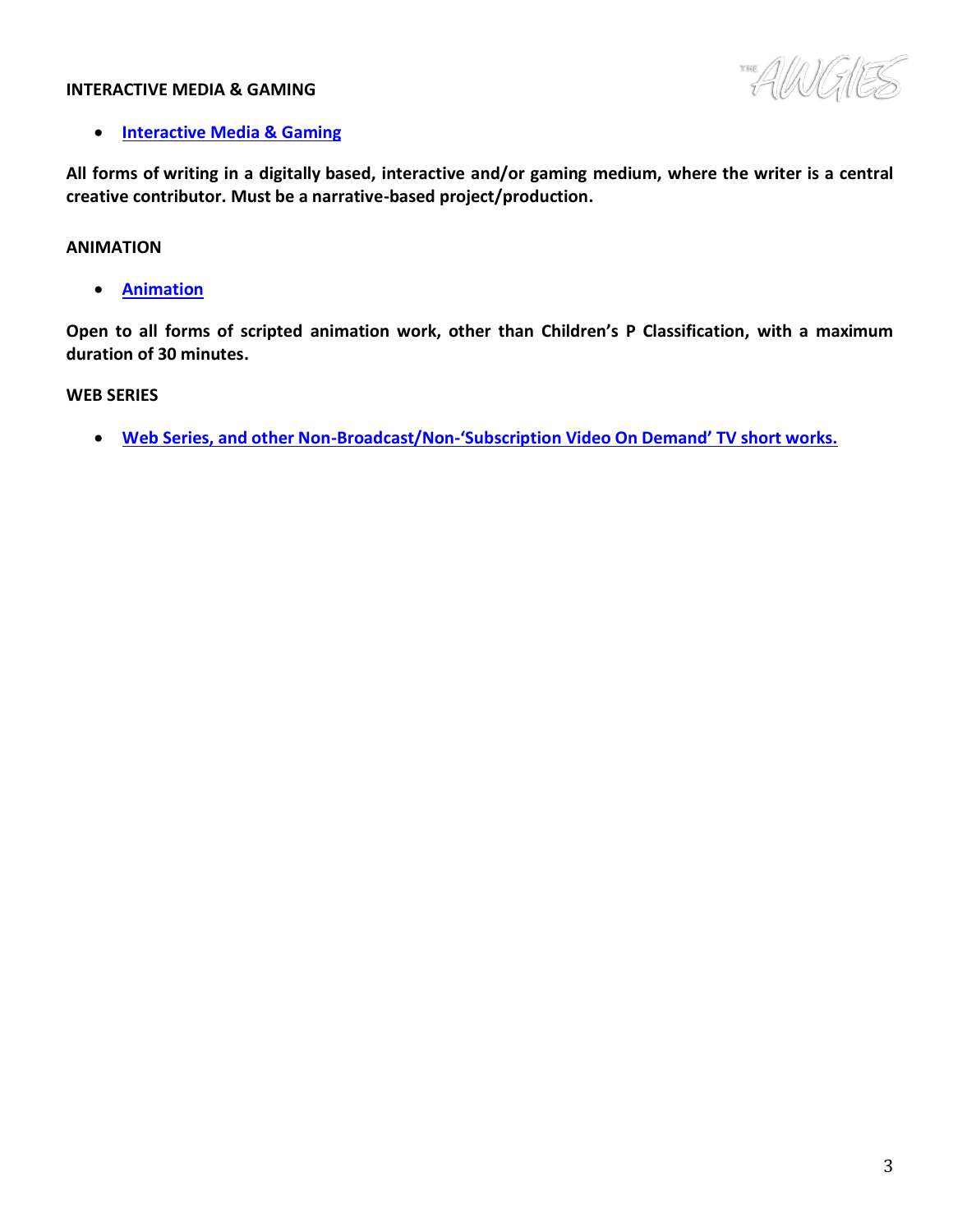# <span id="page-3-0"></span>**CONDITIONS OF ENTRY**



Please read all Conditions of Entry carefully before entering your script as entry criteria and conditions across a number of categories have changed.

Writers must not under any circumstances resubmit any work in later years that has already been entered and judged in previous years.

#### <span id="page-3-1"></span>**COVID-19 CANCELLED OR DEFUNDED WORKS**

In consideration of the disruption caused by the COVID-19 pandemic, for the second year, the AWGIES will, *in strictly limited circumstances*, consider the entry of cancelled or defunded works.

Performance or production of those works must have had the commitment of a recognised professional theatre company, production company, funding body and/or broadcaster or SVOD. Those works must be accompanied by a letter of support from the theatre company, production company, funding body and/or broadcaster or SVOD confirming their commitment and brief details of the cancellation.

This clause is not intended to serve those productions that have been suspended or postponed or have a likelihood of being produced at a later date. Should a work submitted under these conditions then be professionally performed or produced at a later date, it will be ineligible to be re-entered for an award.

This clause is also not intended to serve the function of a 'best unproduced work'.

The AWG expects that the majority of the few works that may meet these criteria will be theatre works announced as part of a professional theatre company's season that did not go ahead owing to the closures of live venues across Australia that continued to be in effect.

• It is strongly advised that writers consult with the AWG at **[awgies@awg.com.au](mailto:awgies@awg.com.au)** in advance of entering a work under these conditions to assess eligibility before proceeding with an entry.

The AWG reserves the right to reject the entry of works submitted under these special COVID-19 guidelines for any reason deemed appropriate by the National Judging Coordinator.

#### <span id="page-3-2"></span>**CULTURAL CONSIDERATIONS**

The Australian Writers' Guild is committed to responsible, ethical, and inclusive storytelling, and we are dedicated to excellence in both art and practice.

**If your entry for the 55th AWGIE Awards significantly depicts the lived experiences of minority cultures or communities, and it falls outside your own lived experience, the AWG welcomes and encourages you to accompany your entry with a short statement (maximum half a page) outlining the processes and practices that allowed you to confidently complete the submitted work.**

The statement may detail processes involving co-writers, producers, consultants and/or actors, or anything else you deem helpful in assisting and informing the judging panel in understanding your methodology (any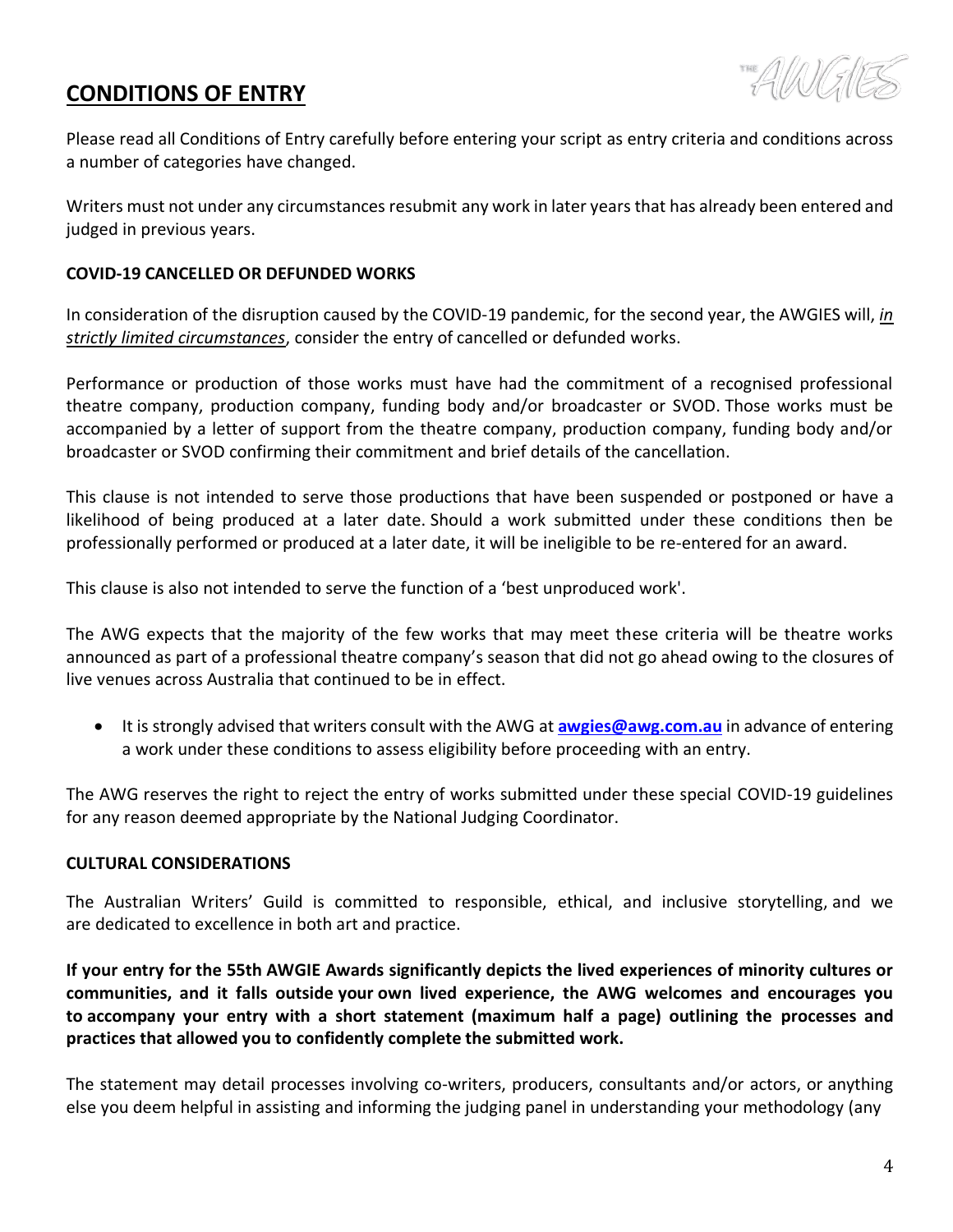THE AVANCE

collaborators mentioned by name will be redacted for the judges). This statement is optional but will help the AWG and AWGIE judges maintain standards of excellence, quality, and integrity in the judging process.

#### <span id="page-4-0"></span>**FEATURE FILM**

Works must have completed principal photography (or principal production in the case of animation and/or work requiring significant visual effects) between **1 January 2021 and 31 December 2021.** Collaborative AWGIE Award entry rules apply.

**Feature Film** is divided into two categories:

#### **Feature Film – Original**

Entries should be a feature-length work from an original idea, concept, or lived experience, premiering for a theatrical cinema audience.

### **Feature Film – Adapted**

Entries should be a feature-length work based on existing Intellectual Property or previously established material. Including, but not limited to, novels, short stories, memoirs, plays, poetic works, movies, television works, comics, web series, websites, podcasts, newspapers, or magazine articles, premiering for a theatrical cinema audience.

• Please see below for further guidelines on Adaptation.

#### <span id="page-4-1"></span>**SHORT FILM**

Works must have completed principal photography (or principal production in the case of animation and/or work requiring significant visual effects) between **1 January 2021 and 31 December 2021.** Collaborative AWGIE Award entry rules apply.

This category is open to all short films (either drama or comedy), up to and including a maximum of 30 minutes duration. Both Full Members and Associates may enter the **Short Film** category. Comedy works may alternatively enter a **Comedy** category, if so eligible.

<span id="page-4-2"></span>• Where stand-alone drama or comedy works exceed 30 minutes in duration, but are not feature-length works, it is strongly advised that writers consult with the AWG at **[awgies@awg.com.au](mailto:awgies@awg.com.au)** for advice on the correct category to enter before proceeding with an entry.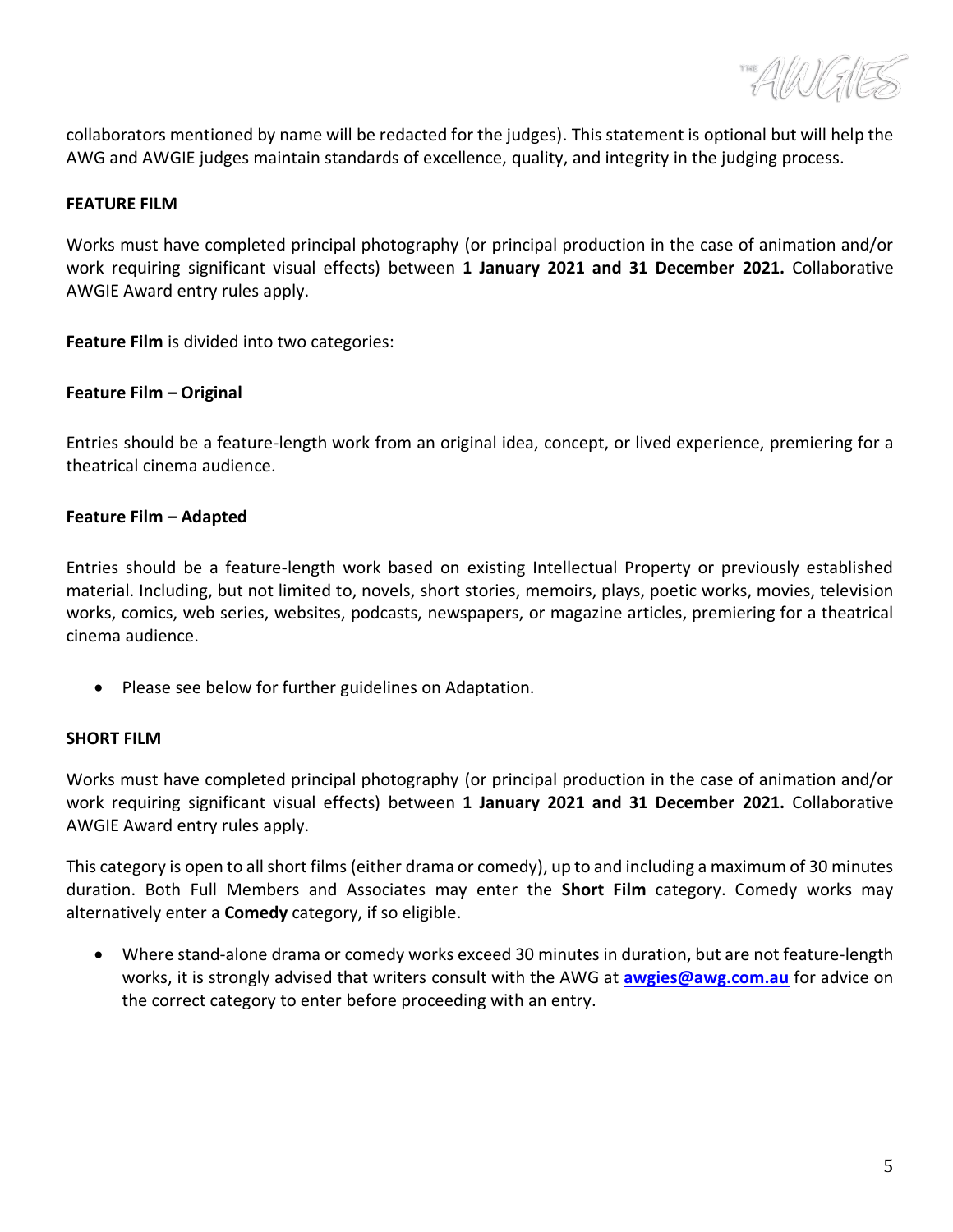#### **DOCUMENTARY**

Works must have completed principal photography (or principal production where animation or significant visual effects were required) between **1 January 2021 and 31 December 2021.** Collaborative AWGIE Award entry rules apply.

**Documentary** is divided into two categories:

### **Documentary – Public Broadcast**

Works should be professionally produced for distribution and/or broadcast or streaming and intended to be publicly available to a broad audience. Scripts should best represent the writer's intention and contribution to the project and can include notes of up to one page clarifying those aspects, uploaded as an additional document. Please note that post-production scripts should be limited to Observational Documentaries, and that any post-production script featuring extraneous details (e.g. time-codes, shot numbers etc.) will not be accepted.

### **Documentary** – **Community, Educational and Training**

This category also includes works otherwise commissioned to a specific brief and should include information on the original community and/or educational brief and target audience (of no more than one page).

### <span id="page-5-0"></span>**TELEVISION DRAMA**

Entries must have completed principal photography (or principal production where animation or significant visual effects were required) between **1 January 2021 and 31 December 2021** and may have been commissioned for either TV broadcast or VOD dissemination.

**Television Drama** is divided into three categories:

# **Television – Serial**

Only single episodes that have completed principal photography during the nominated period may be entered (subject to current rules for jointly credited episodes, see below).

#### **Television – Series (including original and adapted works)**

Only single episodes may be entered (subject to current rules for jointly credited episodes, see below).

Series Television is defined as episodic storytelling: storytelling that demonstrably introduces and concludes a major story at the completion of an individual episode. Episodes in the Television Series category can, and often do, include heavily serialised elements and stories. Episodes in this category are typically also part of a series that is intended to be returnable, and/or are episodes taken from later seasons in a series.

# **Television – Limited Series or Telemovie (including original and adapted works)**

A Limited Series is defined as a complete story told across a single series of episodes. Often (but not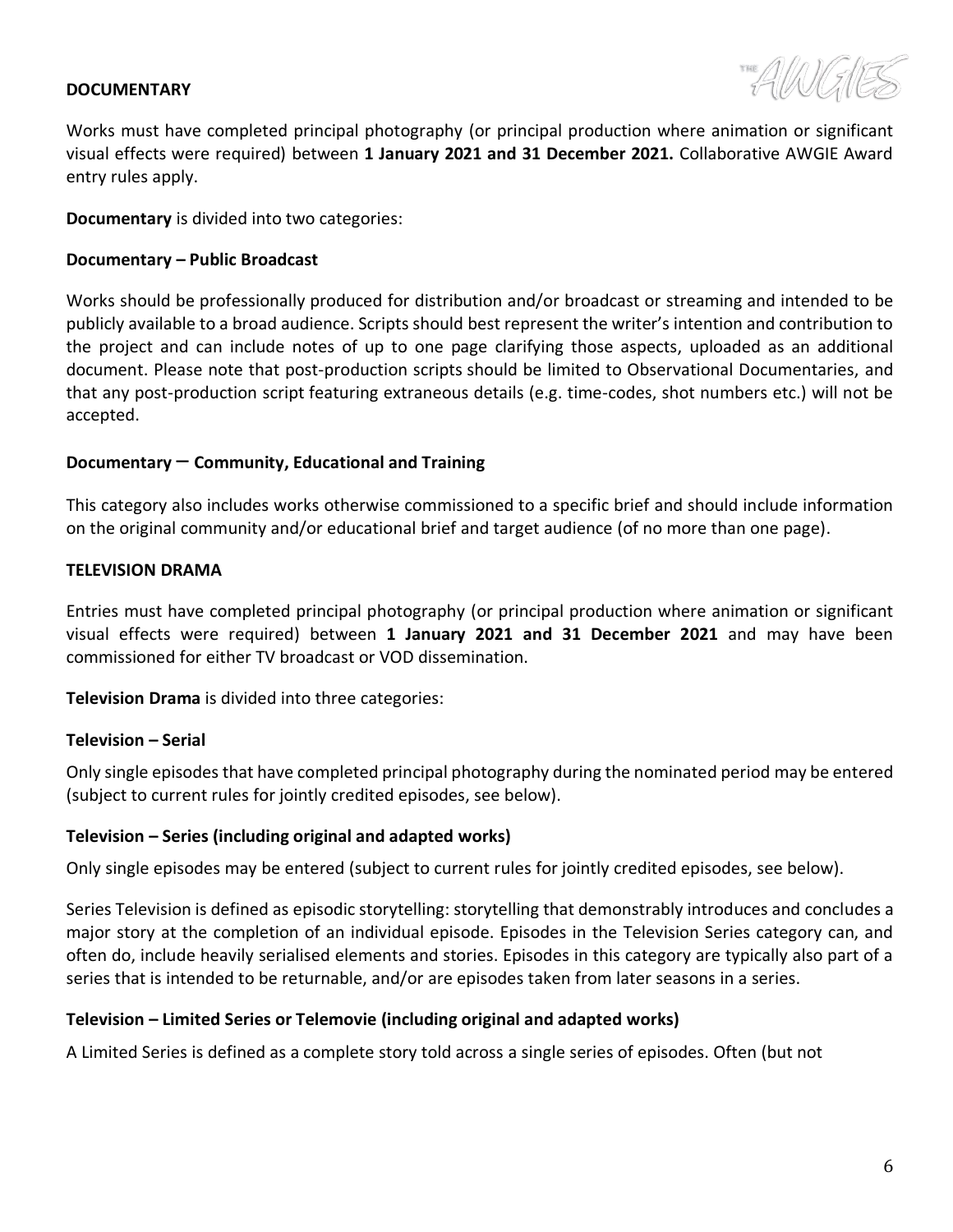

exclusively) 4 – 6 episodes. One in which the writer'(s) intent is to tell one major story across a defined number of episodes. Or to create an anthology. Typically, Limited Series are intended as stand-alone series that likely will not return for subsequent seasons.

The sole writer of a Limited Series may submit the miniseries in its entirety for judging as a single piece of work. Where more than one writer has written the Limited Series, whether represented by joint credits or sole credits for individual episodes, all the writers may submit the work in its entirety for judging as a single piece of work.

AWGIE Nominations/Awards will apply to all the writers as collaborators. Collaborative AWGIE Award entry rules apply. All AWG-member writers must agree to the joint entry. That consent should not be unreasonably withheld. However, if a joint entry is invalid through the dissent of one or more writers, the entry of a dulycredited single episode by the respective AWG-member writer (one per writer) for individual judging is allowed. In such cases, the entry must include a brief synopsis of previous and subsequent episodes to provide a context for judging.

Telemovie is a feature-length work premiering for a television or VOD audience.

• Understandably, there may be questions about whether a work is eligible for the Television Series or Television Limited Series category. Where doubt exists, it is strongly advised that writers consult with the AWG at **[awgies@awg.com.au](mailto:awgies@awg.com.au)** to assess eligibility before proceeding with an entry.

#### <span id="page-6-0"></span>**CHILDREN'S TELEVISION**

Entries must have completed principal photography (or principal production where animation or significant visual effects were required) between **1 January 2021 and 31 December 2021** and may have been commissioned for either TV broadcast or VOD dissemination.

**Children's Television** is divided into two categories:

#### **P Classification**

#### (**Including original or adapted works)**

Entries should be written for a children's television program suitable for pre-school children under the age of 5 years. The program can involve either animation or live-action, or a combination of both. However, all television works written for pre-school children must be entered in this category.

#### **C Classification**

#### (**Including original or adapted works)**

<span id="page-6-1"></span>Entries should be written for a children's television program suitable for children aged 5 to 14 years. The program can involve either animation or live-action, or a combination of both.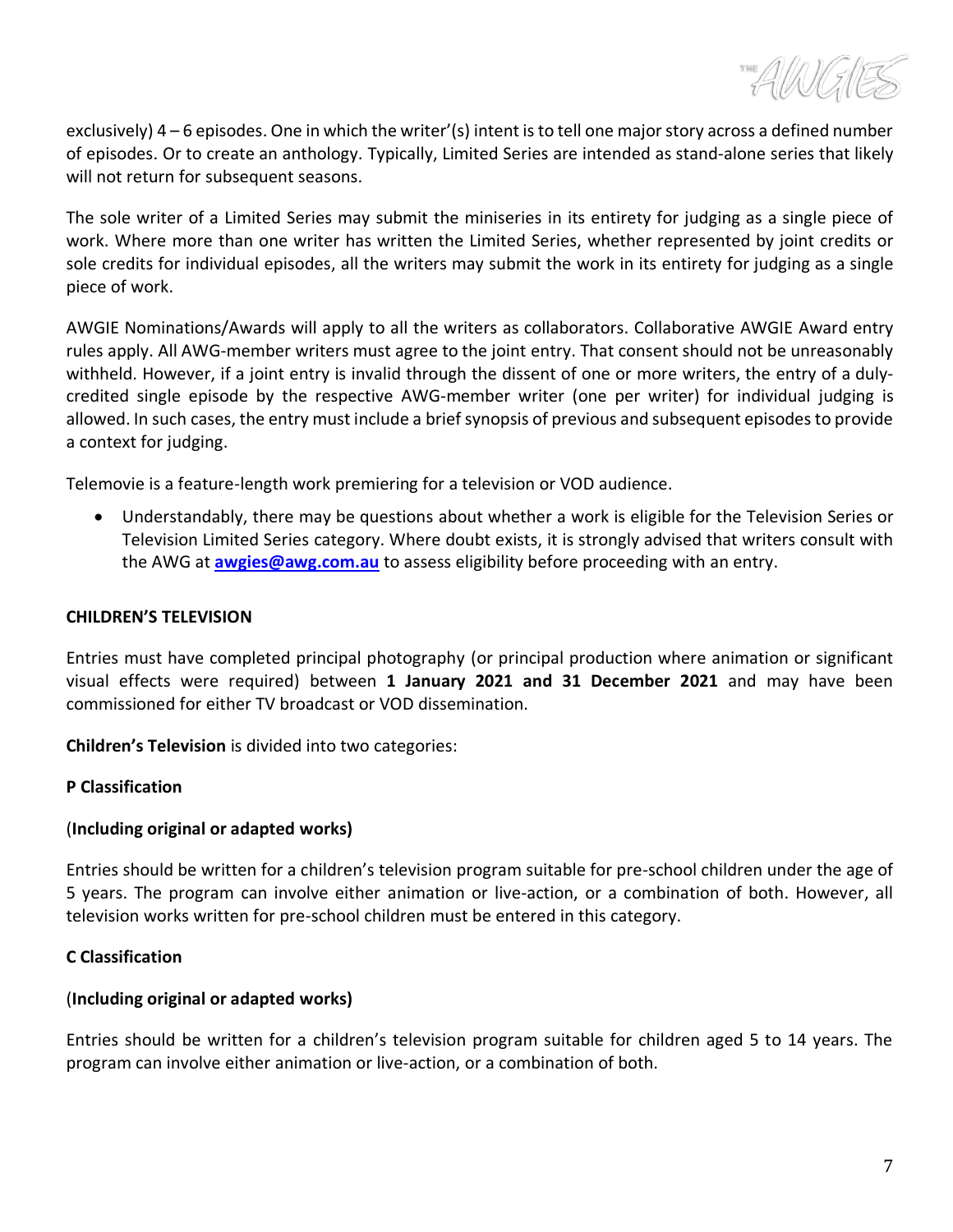#### **COMEDY**

Includes any medium. Entries must have completed principal photography (or principal production where animation or significant visual effects were required) between **1 January 2021 and 31 December 2021.** Collaborative AWGIE Award entry rules apply.

**Comedy** is divided into two categories:

#### **Comedy – Situation or Narrative**

Open to all comedic works driven by a clear narrative.

• Where stand-alone Comedy – Narrative works are less than 30 minutes, they should be entered in **Short Film**. Where they are greater than 30 minutes, it is strongly advised that writers consult with the AWG at **[awgies@awg.com.au](mailto:awgies@awg.com.au)** for advice on the correct category to enter before proceeding with an entry.

#### **Comedy – Sketch or Light Entertainment**

Revue/Sketch entries must be of at least 8 minutes running time and may be comprised of one or more sketches from one or more programs or performances. Broadcast comedy specials (including VOD) are eligible for entry in this category.

#### <span id="page-7-1"></span>**ANIMATION**

Open to all forms of scripted animation work, with a maximum duration of 30 minutes, the **Animation** category may include film and television (either Adult or Children's C Classification), non-broadcast works, or animated short works.

Alternatively, any such animation work (i.e. of 30 minutes or less duration) may be instead entered in the appropriate general film or television or non-broadcast category, where applicable. However, animation works of longer duration (i.e. greater than 30 minutes) can only be entered in the appropriate general film or television (Adult or Children's C Classification) category.

Principal photography or principal production (including when the producer received the animatic OR animated 'rough cut' of the project) must have been completed between **1 January 2021 and 31 December 2021.**

#### <span id="page-7-0"></span>**AUDIO**

Entries must have been recorded for broadcast on radio or podcast streaming via a widely available platform and have completed principal recording between **1 January 2021 and 31 December 2021.**

**Audio** is divided into two categories:

#### **Audio – Fiction (including original and adapted works)**

Entries are open to all scripted works of drama and comedy.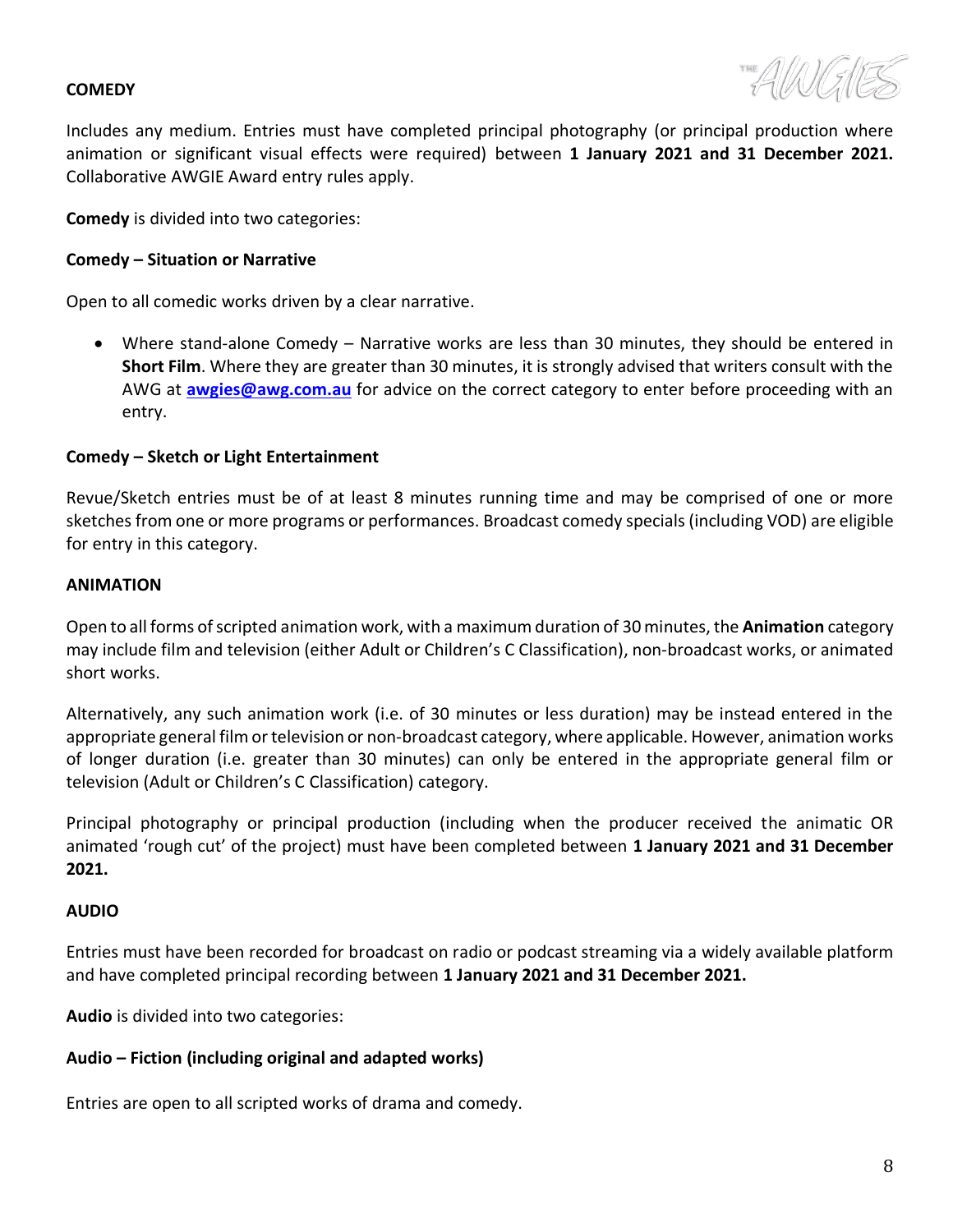### **Audio – Non-Fiction (including original and adapted works)**

THE AVAN FALE

Entries are open to all scripted documentary, true-crime, personal interest and/or historical works.

• Non-fiction works should not be journalistic or current affairs in nature.

#### <span id="page-8-0"></span>**THEATRE – STAGE**

Entries must have had their first professional production (as distinct from reading) or been produced or curated by any recognised theatre management or institution between **1 January 2021 and 31 December 2021.** Additional information, including technical information, staging and production notes, should not be included in the script, but can be uploaded as an additional document (up to one page).

Anthologies are eligible, although the AWG reserves the right to reject such entries and invite separate entries if deemed appropriate, with the writer(s) of the entry to be advised in writing.

**Theatre – Stage** is divided into two categories:

#### **Theatre – Stage Original**

Entries should be work from an original idea, concept, or lived experience, premiering in a recognised and accepted theatre space.

#### **Theatre – Stage Adapted**

Entries should be work based on existing Intellectual Property or previously established material. Including, but not limited to, novels, short stories, memoirs, plays, poetic works, movies, television works, comics, web series, websites, podcasts, newspapers, or magazine articles, premiering in a recognised and accepted theatre space.

• Please see below for further guidelines on Adaptation.

#### <span id="page-8-1"></span>**COMMUNITY AND YOUTH THEATRE**

Entries must have had their first formal production (as distinct from reading) between **1 January 2021 and 31 December 2021.**

**Community and Youth Theatre** is created with input from a particular community, school, or youth group (locality or interest-based) and may have been performed by a professional, non-professional or student cast. The writer will have been commissioned to work in consultation with the youth group, school, or community, involving such processes as workshops, oral research and/or community contributions to some or all aspects of the work. Work that has no input from a school or community, nor comes about through engagement with a school or community, is ineligible for this category. If the work is performed in a school, the writer must have been duly commissioned, employed, or contracted by the school or a relevant authority.

NB: School productions eligible under this category do not alone qualify as professional credits towards an entrant's Full Membership status.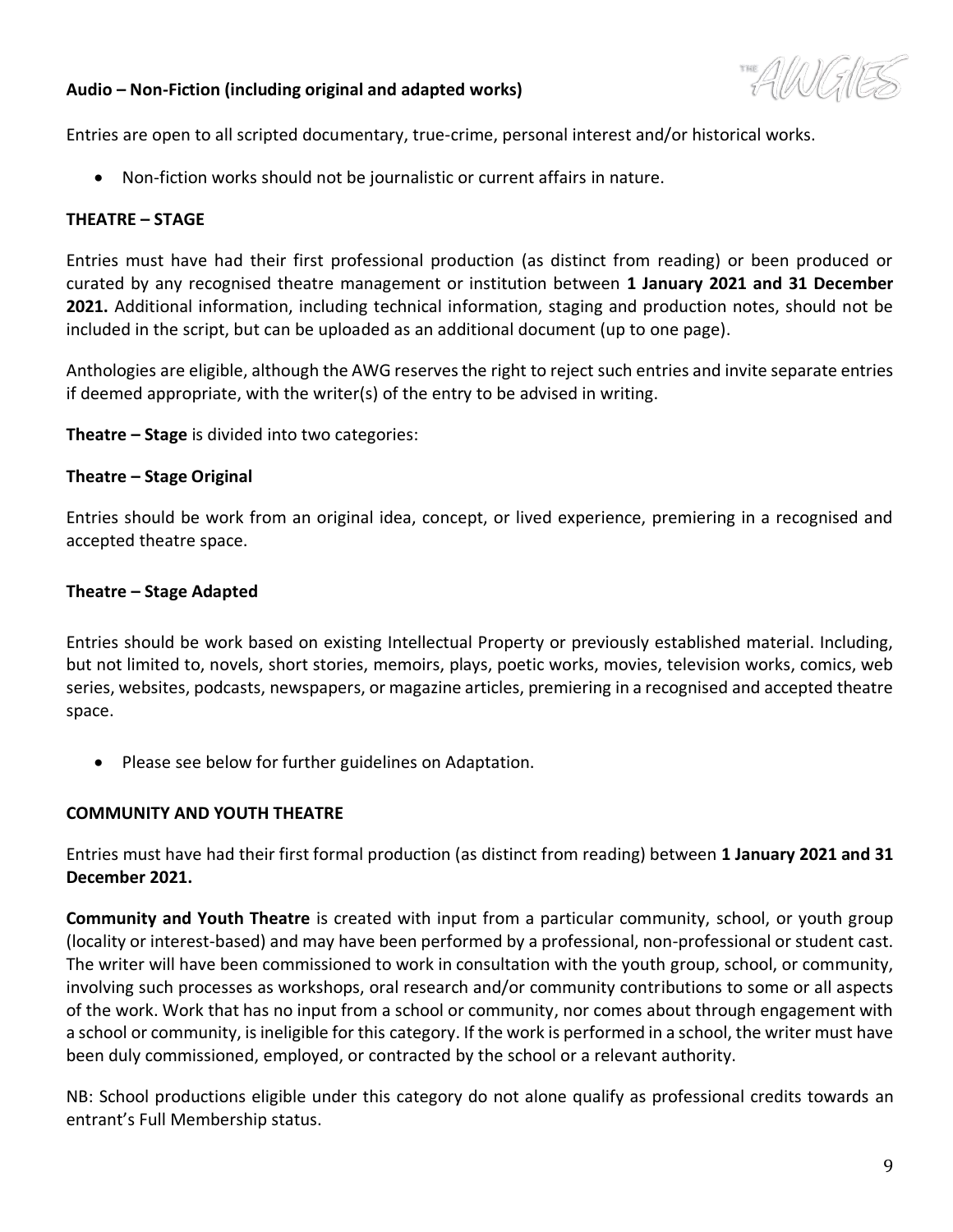Entrants will need to submit the following information (two pages or less), clearly stating:  $\tilde{v}$ 

1. What was the brief given to the writer by the host organisation, school and/or community?

2. What is the school or community to whom the play relates?

3. Was this play written for professional performers within a company, for performers from a school or community, or a combination of both?

Additional information, including technical information, staging and production notes, should not be included in the script, but can be uploaded as an additional document (up to one page).

Anthologies are eligible, although the AWG reserves the right to reject such entries and invite separate entries if deemed appropriate, with the writer(s) of the entry to be advised in writing.

# <span id="page-9-0"></span>**THEATRE FOR YOUNG AUDIENCES**

The entry must have had its first formal production (as distinct from reading) between **1 January 2021 and 31 December 2021.**

**Theatre for Young Audiences** is written for a target audience of children or young people of any age up to and including 18 years. It includes 'Children's Theatre' and 'Theatre in Education' and is usually performed by a professional cast. Entrants are asked to submit information on the age group for which the play was intended. Additional information, including technical information, staging and production notes, should not be included in the script, but can be uploaded as an additional document (up to one page).

<span id="page-9-1"></span>Anthologies are eligible, although the AWG reserves the right to reject such entries and invite separate entries if deemed appropriate, with the writer(s) of the entry to be advised in writing.

# **MUSIC THEATRE**

Entries must have had their first formal production (as distinct from reading) between **1 January 2021 and 31 December 2021.**

**Music Theatre** is a work written for the theatre, in which music plays an integral part. The work will be judged from the script/text, lyrics or book alone, however, entrants are asked to submit accompanying music (at least three songs, recorded) for context only. A brief synopsis can also be submitted with the work. Entries include forms such as opera libretti, musicals, revue (8 minutes minimum), musical theatre, theatre restaurant and original cabaret. Additional information, including technical information, staging and production notes, should not be included in the script, but can be uploaded as an additional document (up to one page).

<span id="page-9-2"></span>Anthologies are eligible, although the AWG reserves the right to reject such entries and invite separate entries if deemed appropriate, with the writer(s) of the entry to be advised in writing.

# **INTERACTIVE MEDIA & GAMING**

Entries must have been commercially available (released or available for purchase) or publicly available (accessible via the internet) between **1 January 2021 and 31 December 2021.**

**Interactive Media & Gaming** involves writing in a digitally based, interactive medium and must be a narrative-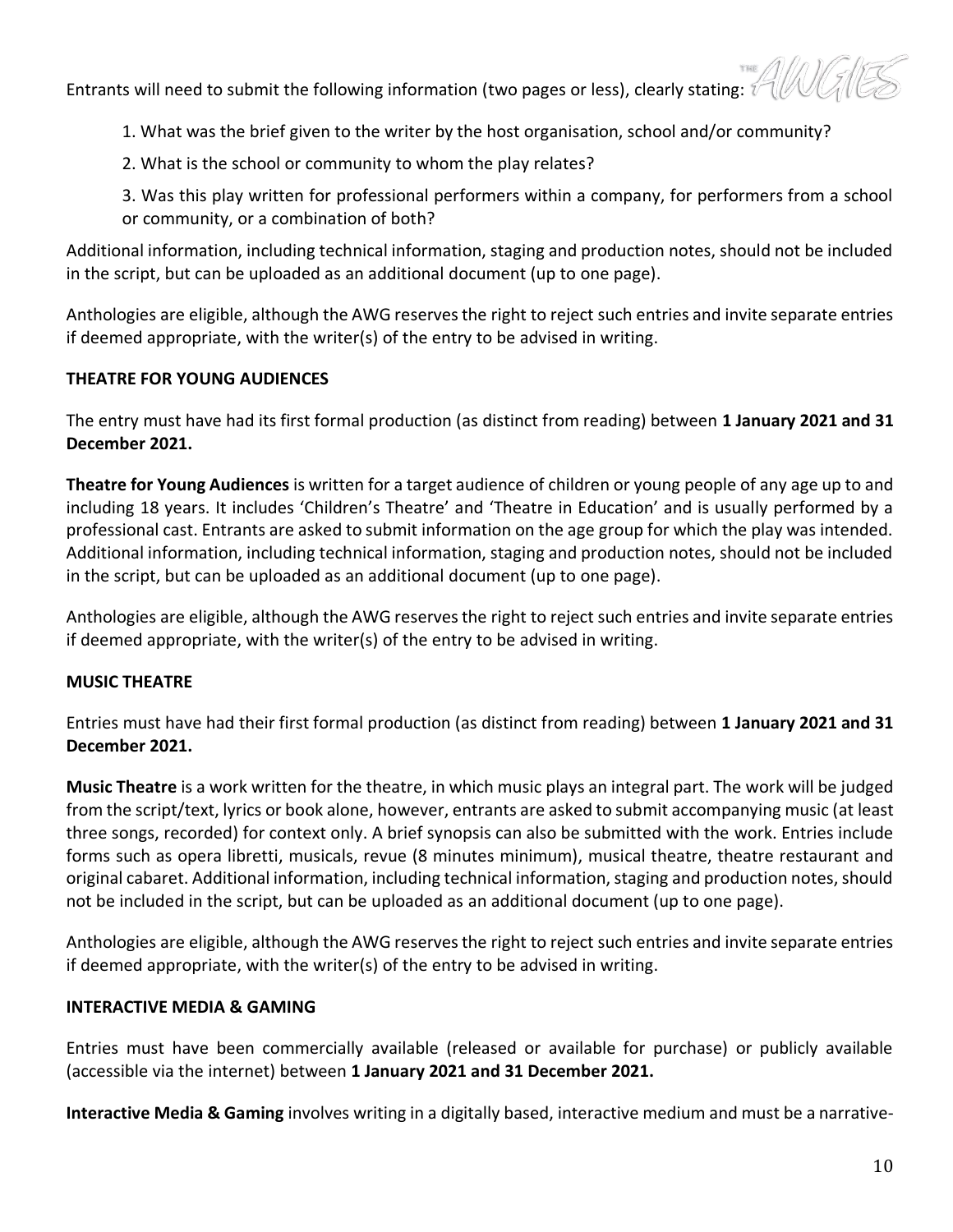<span id="page-10-0"></span> $T = \frac{1}{2} \frac{1}{2}$ 

based project/production, or where the work is a game, have strong narrative elements, with the writer a central creative contributor. **Interactive Media & Gaming** may include computer games, interactive web projects, interactive graphic novels, augmented reality experiences, smartphone and tablet-based apps, interactive fiction, and any other interactive digital medium where the script is an integral part of the work/experience potentially combining design/visuals/writing in order to bring the story to life.

For online and web-based works, active links and relevant access codes must be provided. For games, if a playable version of the game/app with the access code is not available, a 'video of play' is acceptable. Video games, interactive graphic novels and other self-contained forms may be submitted on CD, DVD, USB (four copies, each on a separate media) or uploaded via Dropbox. Video demonstrations, or teasers/trailers, of interaction and gameplay for off-line viewing, may also be submitted on DVD, USB or uploaded via Dropbox. For app-based projects distributed via online app-stores (e.g. iOS/iTunes, Steam, Android/Google Play, PlayStation network, Xbox Live etc.), links to the app plus promotional access codes must be provided.

Scripts must be supplied. All script formats are acceptable, provided the finished work accompanies the entry. Entrants must provide a one-page (maximum) summary including target audience, platforms, intent, and any other relevant information. Supporting material can also include a narrative bible and a dialogue spreadsheet.

All **Interactive Media & Gaming** entries must be accompanied by a signed declaration, from the producer of the project or production, that the writer has been an integral part of the creative team. The script, and its role in the production/game and any elements of performance, will form the essential basis of the judging process.

All entries must be void of the writer's credits. There is no limit on the length of individual entries.

NB: Any work which features sufficient interactivity to qualify for the **Interactive Media & Gaming** category, subject to AWG confirmation, must be entered in the **Interactive Media & Gaming** category.

'Instructional App' works, produced for the internet and other platforms, featuring minimal interactivity are eligible for the **Documentary – Community, Educational and Training** category. However, if they feature sufficient interactivity (as described above), the work must be entered in the **Interactive Media** category.

#### **WEB SERIES**

# **(And other Non-Broadcast/Non-VOD TV short works)**

Works must have completed principal photography (or principal production where animation or significant visual effects were required) between **1 January 2021 and 31 December 2021.** Collaborative AWGIE Award entry rules apply.

This category includes all non-broadcast and non-SVOD ('Subscription Video On Demand') TV Drama or TV Comedy short works, whether of an episodic nature (e.g. series/serial/sitcom, etc.) or single works. Entries can be up to a maximum duration of 22 minutes, for either an individual episode or a combined number of lesser-duration episodes, or for a single work.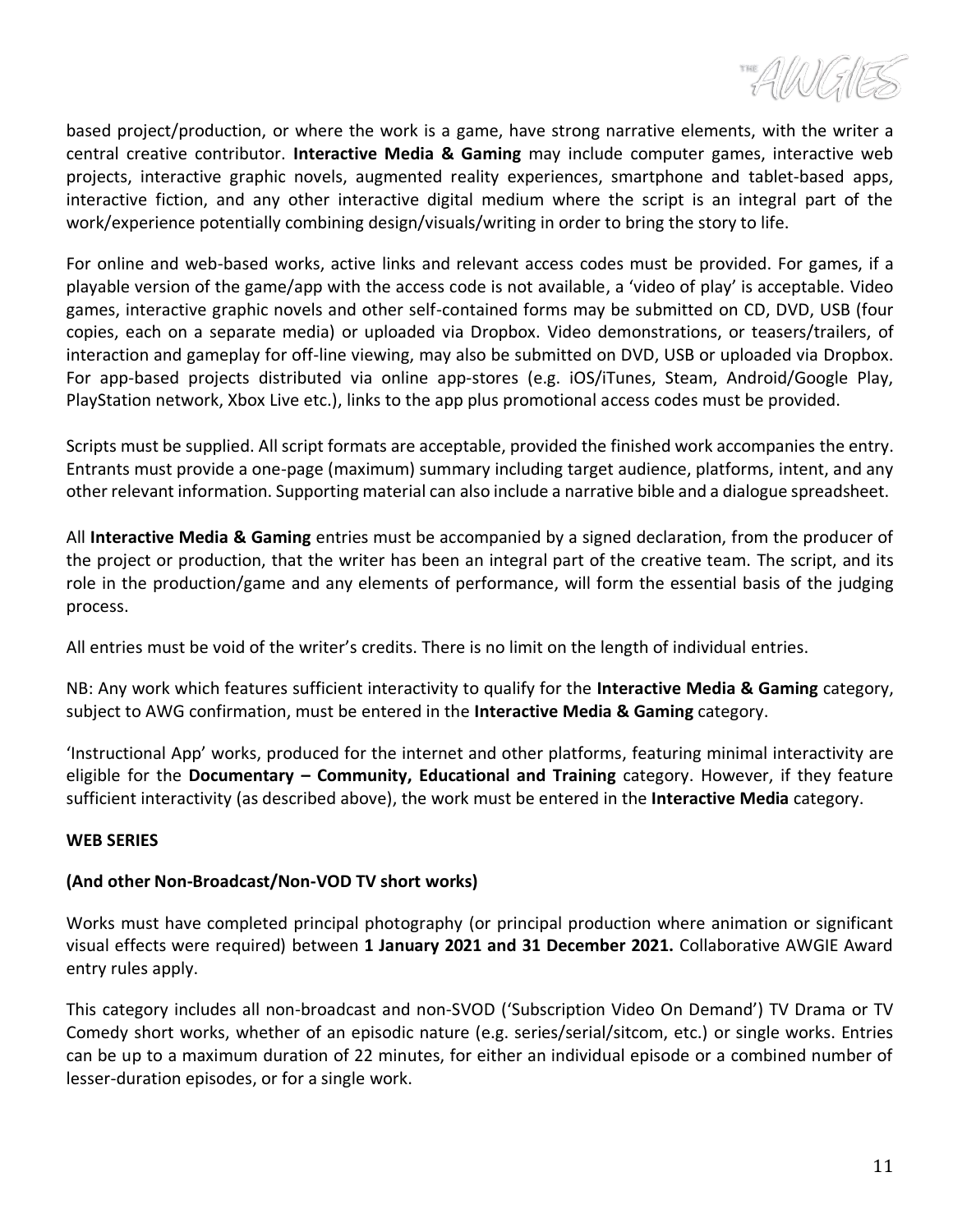# <span id="page-11-0"></span>**MEMBERSHIP, CREDITS, AND ENTRY CRITERIA**



All entrants must be financial Full Members or Associate Members of the Australian Writers' Guild by the closing date for entries, and for the duration of the judging process. If a work is nominated, all entrants must be financial Full Members or Associate Members of the Australian Writers' Guild at the time of the AWGIE Awards.

Associate Members may enter produced scripts in any category. However, if the entrant is eligible for Full Membership at the time of entry, a transfer to Full Membership will be required before the entry can be processed.

Student Members are required to upgrade to Associate Membership to enter the AWGIE Awards, or even to Full Membership if eligible (see above).

### **It is the entrant's responsibility to ensure that all submitted credits are correct and correspond to the credits on the production (including 'Lyrics by' and any other relevant credit where appropriate).**

The AWG reserves the right to withdraw an entry at any time if it finds otherwise. Entries may be deemed ineligible if the entrant has not provided the required information before the closing date for entries. Once judging has begun, if the information provided by the entrant is determined – in the AWG's opinion – to be sufficiently subject to question or doubt, the AWG similarly reserves the right to withdraw the entry.

If the entry is part of a series or anthology, then both the title of the series or anthology – and the title(s) of the individual episode(s) – should be stated on the entry form.

All applicable forms of writing for Stage, Theatre, Radio, Film, Interactive Media, Television, Web Series or otherwise shall be deemed eligible for entry, whether specifically provided for by the published categories or not. However, the AWG's decision on the applicable category for any given work shall be final.

All works must be written in English (or include an English translation) and must be either written by an AWG member who is an Australian national (or an Australian resident) or produced/performed in Australia.

The AWG reserves the right to change, combine or re-name categories if it believes a fairer grouping of entries can result. While entries shall be judged in the category entered wherever possible, however:

# **The AWG reserves the right, subject to notifying the entrant in writing, to recategorise an entry that the AWG believes to be entered inappropriately, incorrectly, or not to its best advantage.**

This includes strictly ensuring that different entries from the same series, show, or program are judged in the same category. If an entrant objects for any reason, the entrant may withdraw the entry.

• It is strongly advised that where episodes from a series are eligible for multiple categories, writers of that series confer in advance of entry to come to a collective decision about the best category to submit their work. If a decision cannot be agreed to by the writers, the AWG will choose the category deemed most appropriate.

Entries should be either the final draft (i.e. prior to the edited 'release', 'shooting' or 'production' script) or the draft 'as accepted for production', including any additional work performed by the writer during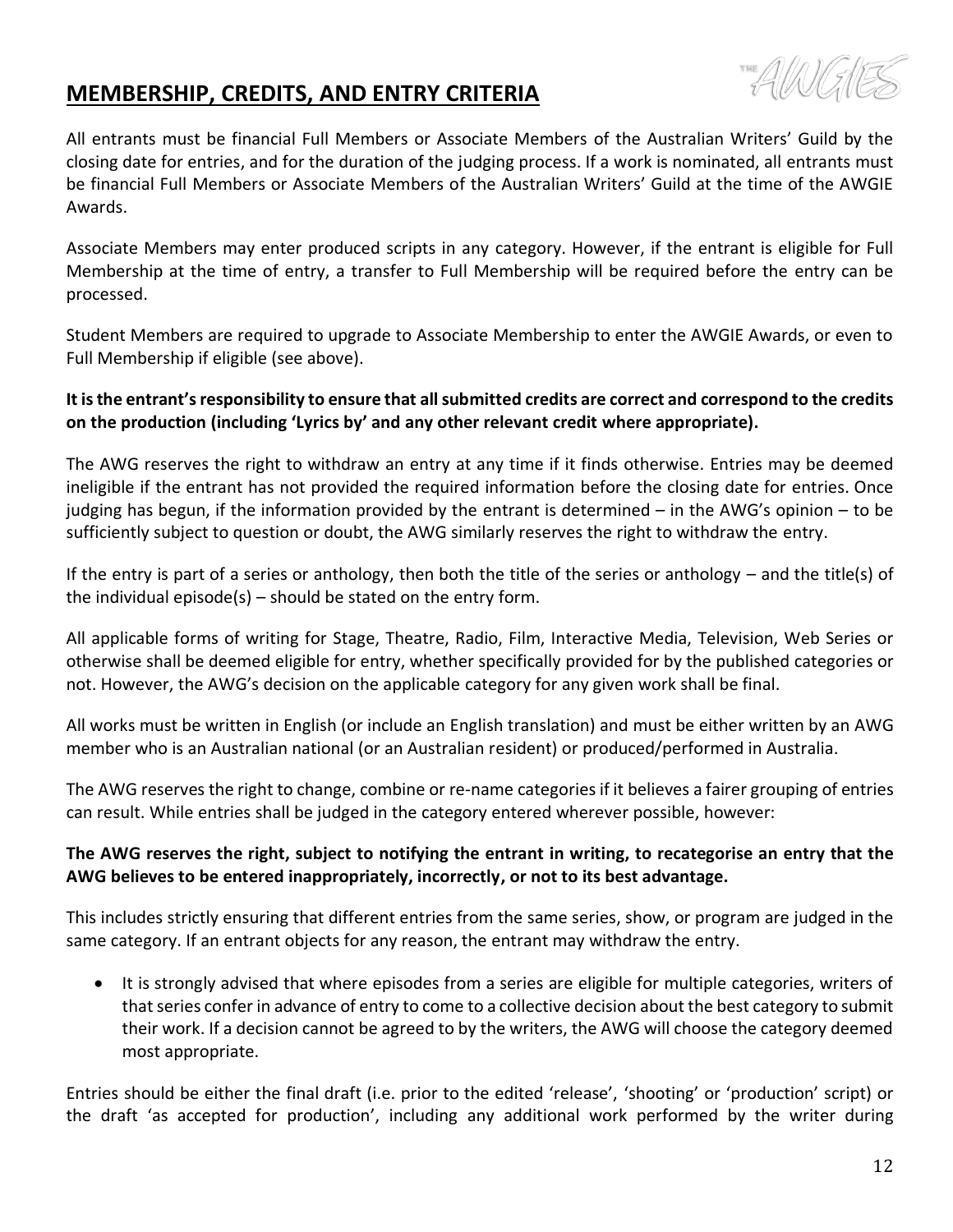production.



With all categories, if the high number of entries so warrants, the AWG reserves the right to employ a 'multipanel' or similar form of judging.

• **All dates regarding eligibility shall be without exception unless so deemed by the AWG at its discretion.**

#### **ADAPTATION**

A work is an adaptation if it is based on existing Intellectual Property or previously established material. Including, but not limited to, novels, short stories, memoirs, plays, poetic works, movies, television works, comics, web series, websites, podcasts, newspapers, or magazine articles.

In determining whether a work is original or an adaptation, the AWG may also take into account the credit attributed to the entry or its resulting production.

- For clarity, for an underlying work to be considered existing intellectual property or previously established material, for the purposes of entry into the AWGIE Awards, the underlying work must have been made publicly available to a broad audience.
- Understandably, there may be questions about whether a work is an Adaptation or an Original. Where doubt exists, it is strongly advised that writers consult with the AWG at **[awgies@awg.com.au](mailto:awgies@awg.com.au)** to assess eligibility before proceeding with an entry.

# <span id="page-12-0"></span>**COLLABORATIVE AWGIE AWARD ENTRY RULES**

AWGIE Awards, for the most outstanding work of high merit in a category, are presented to AWG members who are the writers or co-writers of the work.

All instances of collaborations and authorship (applicable under AWG rules) must be declared, and all joint writers who are members of the AWG must be party to the entry. Where an AWG member has co-written with a non-AWG member, the AWG member may enter the script provided that all non-member co-writers who would qualify for a writing credit are acknowledged in the entry in line with credit protocols. However, if the entry wins, the AWGIE Award trophy will only bear the AWG member's name.

To receive an AWGIE Award for winning a category, all nominees must have registered for AWG membership or ensured their membership is current at the time of entry and that their membership remains current at the time of the AWGIE Awards.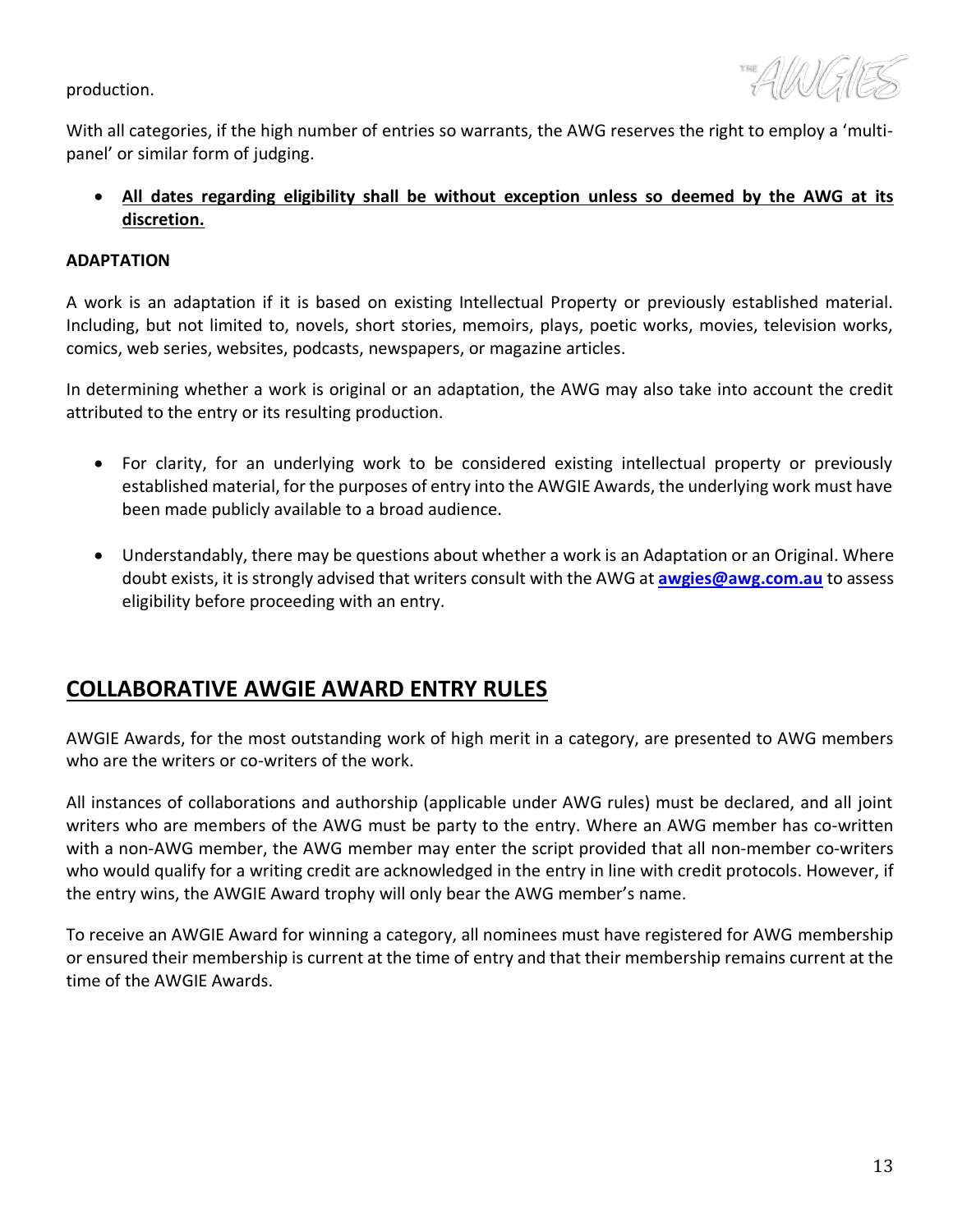# <span id="page-13-0"></span>**NUMBER OF ENTRIES**

THE AVANG

#### **General**

Works shall not be entered in more than one category.

Entrants may submit a maximum of three works in any one category, except for **Interactive Media & Gaming**, and certain other categories of Television (see below).

No member may enter more than one episode, regardless of duration, of the same **Serial** or **Series** program, with a limit of three entries per Television category.

- Television Serial writers may enter one episode per show per calendar eligibility period (except where the co-writing provisions outlined below apply).
- Where a Television Series' production falls across two eligibility periods i.e. production commences late one year and finishes early the following year – the writer is only entitled to submit one episodic work from that season of the series. The writer will choose which episode represents their best work and submit only to that AWGIE Awards (except where the co-writing provisions outlined above apply).

A member may enter one of their own individually credited episodes even if another episode of the same program – written by the member in collaboration with another member writer or writers – has already been entered by one of the other collaborators.

Similarly, up to ONE episode of a program with the same collaborative credit (subject to the above conditions) may be entered by a member, even if one of the other collaborators has already entered another episode with a different (either individual or collaborative) credit.

As stated, if a **Limited Series** is to be judged in its entirety, the collective scripts for the Limited Series are considered as one entry, whether from a single writer or multiple writers in collaboration (even if some or all episodes feature only one individual credit).

• As all episodes are deemed to be one entry, a Limited Series' period of eligibility is at the completion of principal photography (or principal production where animation or significant visual effects were required) of the whole series.

#### **Children's Television, Animation, Comedy, and Documentary categories**

The rules governing the number of entries in the Television Serial and Series categories will apply to the abovementioned categories in all cases.

#### **Interactive Media**

Entrants may submit a total of two works. Where entries are under five minutes in length, entrants may enter a total of three examples of the same project as one entry where applicable. All entries must include a script.